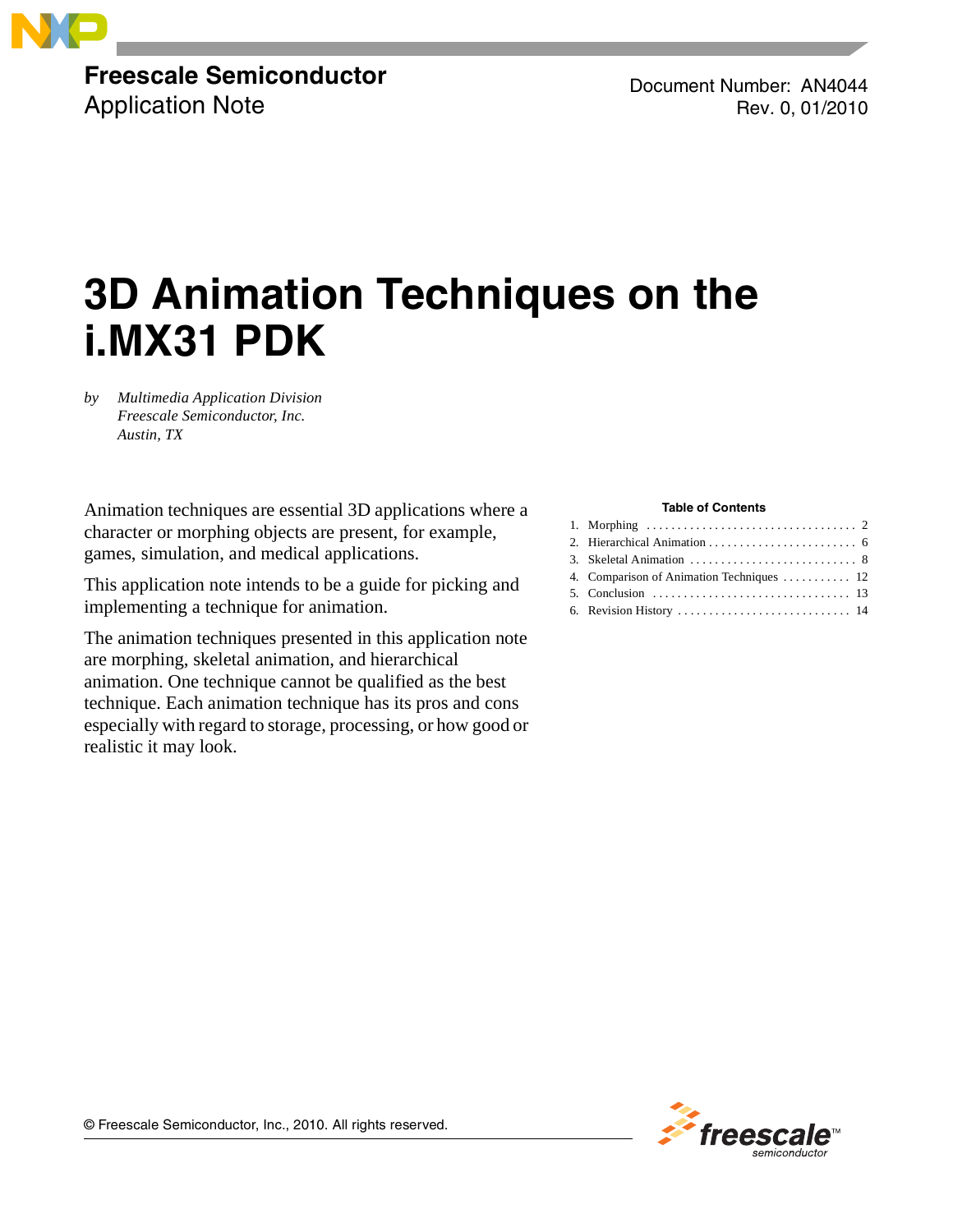

## <span id="page-1-0"></span>**1 Morphing**

Morphing is the act of changing an object into another object. This technique is widely used to animate clothes, skin, face, and non-solid bodies. A 3D object is composed of an array of triangles, an array of normals to the triangle surface and texture coordinates. Normals are used for light refraction calculations. Triangles have three vertices. Each vertex is composed by a position in the 3D space (X, Y, Z component). [Figure 1](#page-1-2) shows a sample 3D object.



**Figure 1. 3D Object**

<span id="page-1-2"></span>To morph a 3D object, keep the texture coordinates unchanged in the animation. Since the texture coordinates correspond to the vertex order, and morphing changes the vertex values not their order, no changes in the text coordinates need to be done. Normals can be changed in the same fashion as vertex values for a better looking animation. To morph a 3D object, each vertex position of a 3D object must move to another 3D object's vertex position.

While morphing, some 3D objects are stored as key frames as shown in [Figure 2.](#page-1-1) A morphing program references these key frames as a source (the first frame in the animation) or destiny (the last frame in the animation).



**Figure 2. Key Frames**

<span id="page-1-1"></span>Moving each vertex in certain number of frames or over time shows intermediate frames (frames between key frames). This way an animation is created. [Figure 3](#page-2-0) shows a four frame animation between the first two key frames. Moving each vertex is achieved by interpolation over time or by the number of frames.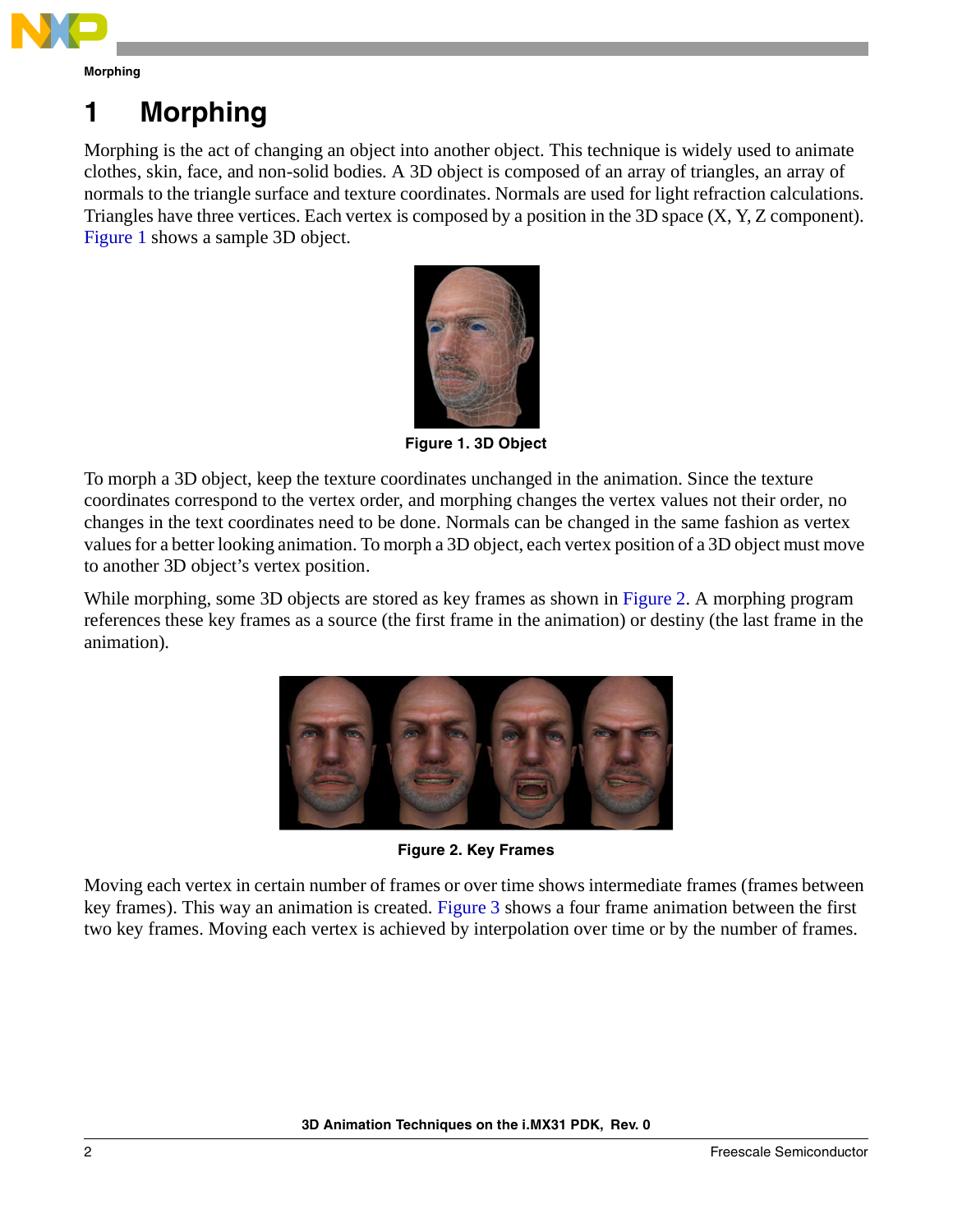

The two intermediate frames in [Figure 3](#page-2-0) are intermediate frames generated by a morphing program.



**Figure 3. Intermediate Frames**

### <span id="page-2-0"></span>**1.1 Building a Morphing Program**

The objective of a morphing program is to move each vertex from a source 3D object (a key frame) to a destiny 3D object (another key frame), thereby generating intermediate frames in the process.

The requirements are as follows:

- Loaded or built 3D objects that enable access to vertex information.
- OpenGL to paint the 3D objects.

The steps for initialization are as follows:

- 1. Load the 3D objects that work as key frames in the program.
- 2. Create a Temporal 3D object to store intermediate frames.
- 3. Create two pointers to vertex data to keep a continuous reference of the Source and Destiny 3D object.
- 4. Point source and Destiny to the initial key frame and also make Temporal equal to the initial key frame.

Continuously draw the temporal 3D object and call an interpolation method. Animations can be triggered by buttons or by a routine in the drawing method. To do this, simply point  $\Delta$  besting to some other key frame vertex data.

### **1.2 Interpolation Methods**

The interpolation method is used to update the vertex information in the Temporal 3D object by following an interpolation function between Source and Destiny. Interpolation can be over time or by frames. It can also be linear or non linear*.*

### **1.2.1 Interpolation over Time**

Interpolation based on time is based in milliseconds and is called Interpolation over time. When the animation is triggered, endTime must be set by adding the currentTime to the animationTime (endTime = currentTime + animationTime).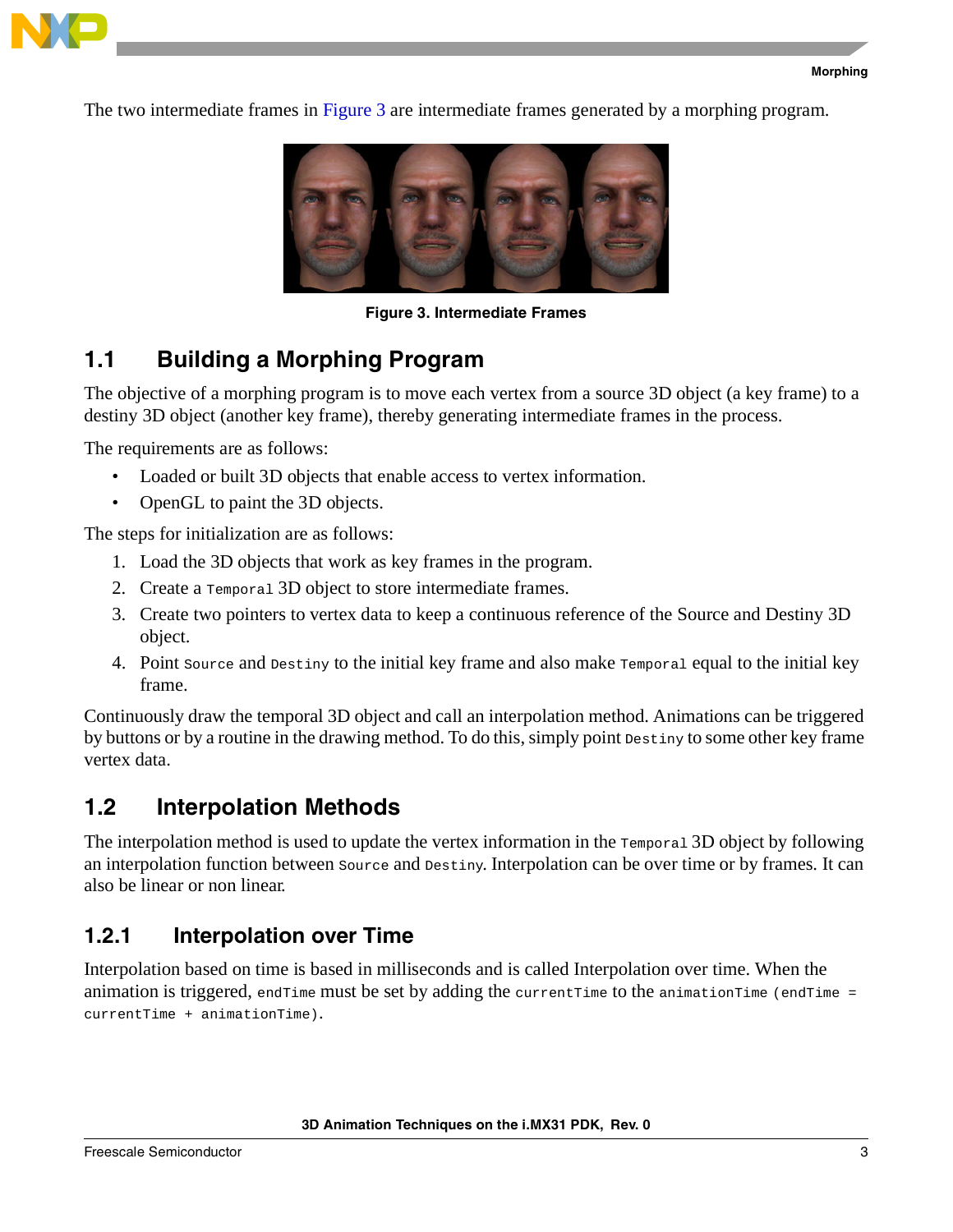#### **Morphing**

The interpolation function is based on a very simple statement: When time is up (endTime = currentTime), Temporal must be equal to Destiny and when animation begins (endTime-currentTime = animationTime), Temporal must be equal to Source.

Pseudocode for interpolationOvertime function is as follows:

```
interpolationOvertime(endTime)
{
          If (currentTime<endTime)
          {
                    \Omega = currentTime/endTime
                    Temporal = Destiny*\Omega + Source(1 - \Omega)
          }
}
```
With this method the following is derived:

At the beginning of the animation

```
endTime-currentTime = animationTime
\Omega = currentTime/(currentTime + endTime) = very small number≈0
Temporal = Destiny * 0 +Source (1−0)
Temporal = Source
```
At the end of the animation

endTime = currentTime  $\Omega$  = currentTime/currentTime = 1 Temporal = Destiny \* 1+Source (1−1) Temporal = Destiny

### **1.2.2 Interpolation by Number of Frames**

Interpolation based on the number of frames uses a variable to keep the number of frames nFrames. The count variable keeps track of the number of frames that have passed since the animation was triggered. When count equals one, Temporal must be equal to Source. When count equals nFrames, Temporal must be equal to Destiny.

Pseudocode for interpolation by number of frames is as follows:

```
interpolationBynFrames()
{
         if(count<nFrames)
         {
                  Temporal+= (Destiny - Source)/nFrames;
         }
}
```
This approach is based on a simple principle

```
(1/nFrames) * nFrames = 1
```
which means, if

 $n$ Frames = 2,  $1/2 + 1/2 = 1$ .

By adding fractions of Destiny-Source*,* Destiny is obtained.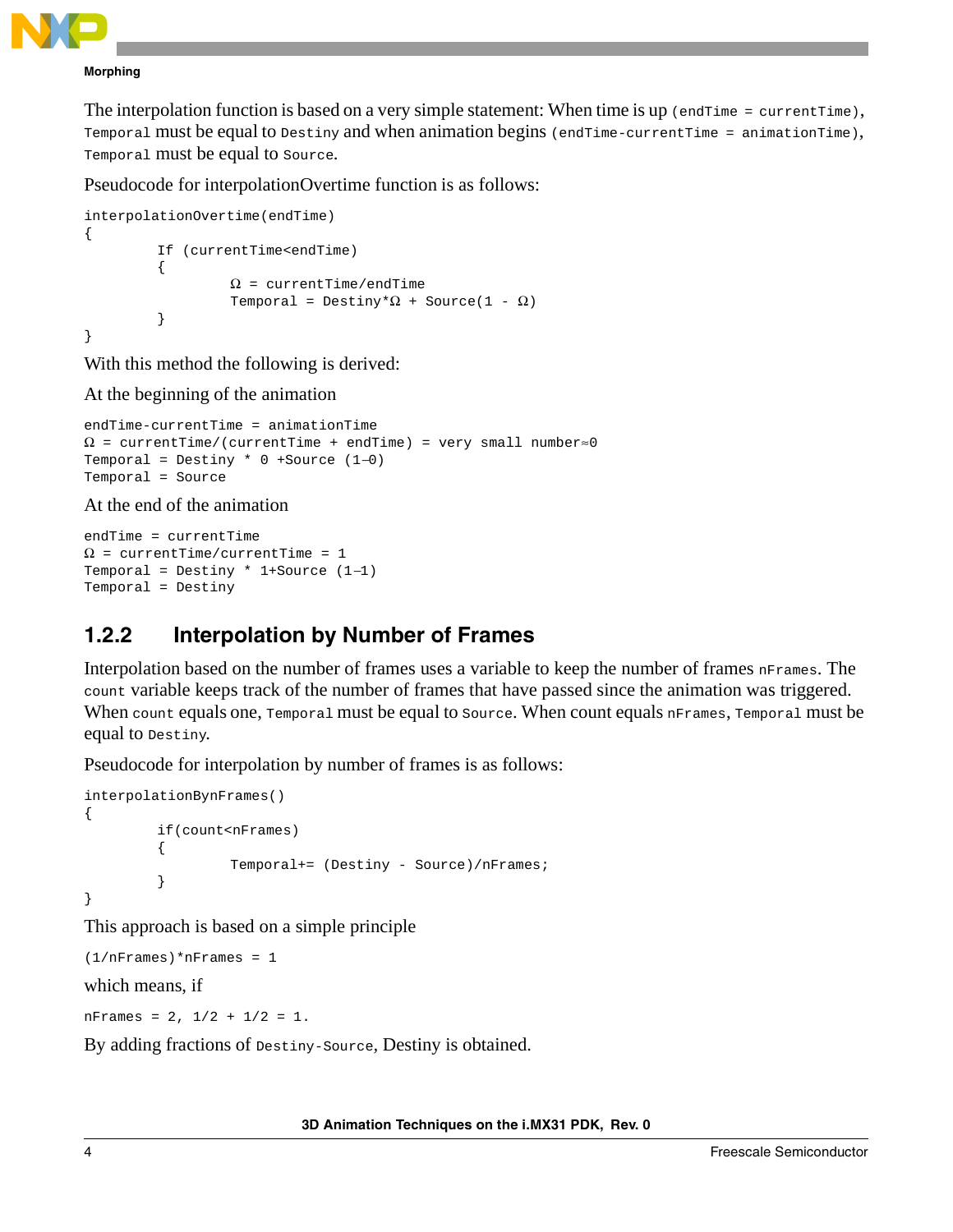

### **NOTE**

When an animation is triggered Temporal = Source.

Then adding each fraction of nFrames is equal to:

```
Temporal += Destiny− Source
And since, Temporal = Source
Source += Destiny− Source = Destiny
```
### **1.2.3 Linear Interpolation**

Linear interpolation is going from source to destiny in a straight line or a slope. This is the way the prototypes are shown for interpolationOverTime() and interpolationBynFrames().

### **1.2.4 Non-Linear Interpolation**

Adding to functions results in a function mounted on the other. [Figure 4](#page-4-0) demonstrates how a signal is mounted on a slope.



**Figure 4. Signal Mounted in a Slope**

### <span id="page-4-0"></span>**1.2.5 Sinusoidal Interpolation**

To mount a sinusoidal to the interpolation function, add a simple sinusoidal function to the vertex data from the interpolation.

#### **NOTE**

The function must begin at 0 and end at 0 so that the morph is not affected by the mounted function.

Sinusoidal interpolation overtime function is as follows:

```
Temporal = Destiny*\Omega + Source(1 - \Omega) + sin(\Pi^* \Omega)
```
Pseudocode for sinusoidal interpolation frame is as follows:

```
Temporal+= (Destiny - Source)/nFrames;
if (count<= nFrame/2)
{
         Temporal+=sin(Π*(steps/totalsteps));
}
else
{
```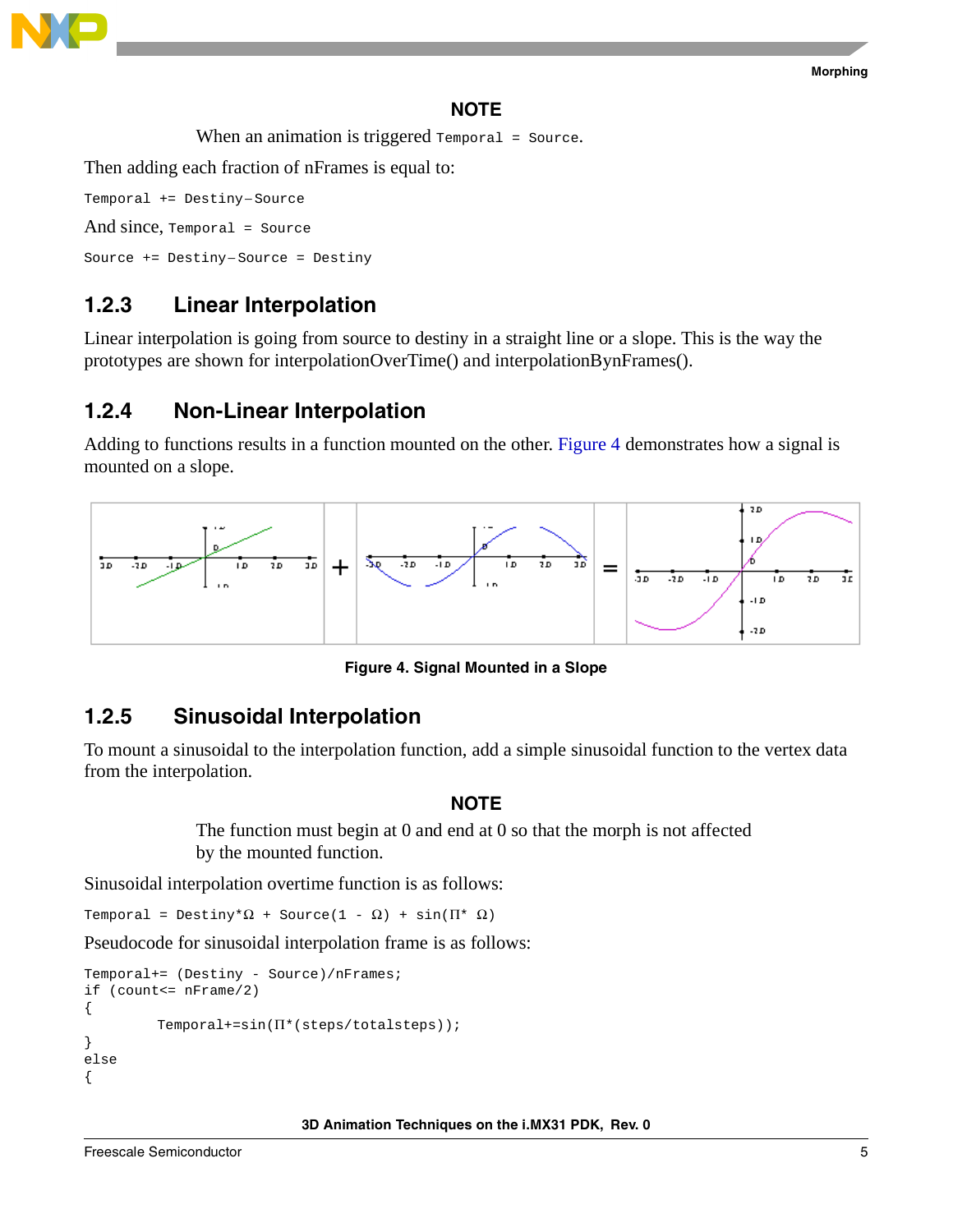

}

**Hierarchical Animation**

```
Temporal-=sin(Π*(steps/totalsteps));
```
The implementations shown above are from 0 to Π.

### <span id="page-5-0"></span>**2 Hierarchical Animation**

Hierarchical animation is a technique based on moving through an array of pivots in a hierarchical fashion and applying the basic operations of OpenGL. For a more detailed understanding of OpenGL, its basic operations and stacks, refer to Chapter 3 of OpenGL red book or a web page that covers these topics in a more extensive way.

Every 3D object has a pivot in which OpenGL operations are performed. A 3D object is built based on local coordinates. Local (0,0,0) on x,y,z is the pivot of a 3D object. The basic operations of OpenGL are rotate, translate, and scale. These operations must be performed in the ModelView matrix in order to apply them to a 3D object or a set of 3D objects. When one of these operations is called, the ModelView matrix is transformed. Depending on the order of the operations the user gets different results, as shown in the [Figure 5](#page-5-1) taken from the OpenGL red book.

OpenGL possess a matrix stack were transformations of the ModelView matrix are stored. To copy a matrix to the top of the stack use glpushMatrix(). To discard the top matrix of the stack use glpopMatrix(). This stack can be used to remember previous transformations of the ModelView matrix.

Using glTranslate(), glRotate(), glPushMatrix(), glPopMatrix() pivot points in a hierarchical fashion determines if the 3D objects would be moved and how much would they move.



**Figure 5. Rotating First or Translating First**

<span id="page-5-1"></span>For good looking animations, build a hierarchy of pivots and separate a 3D object into several 3D objects. If a car needs to be animated, the whole car can be translated but the wheels do not move. To make the wheels move, make separate 3D objects of the wheels and rotate them in their own pivot with a hierarchical structure, so they look like they are spinning.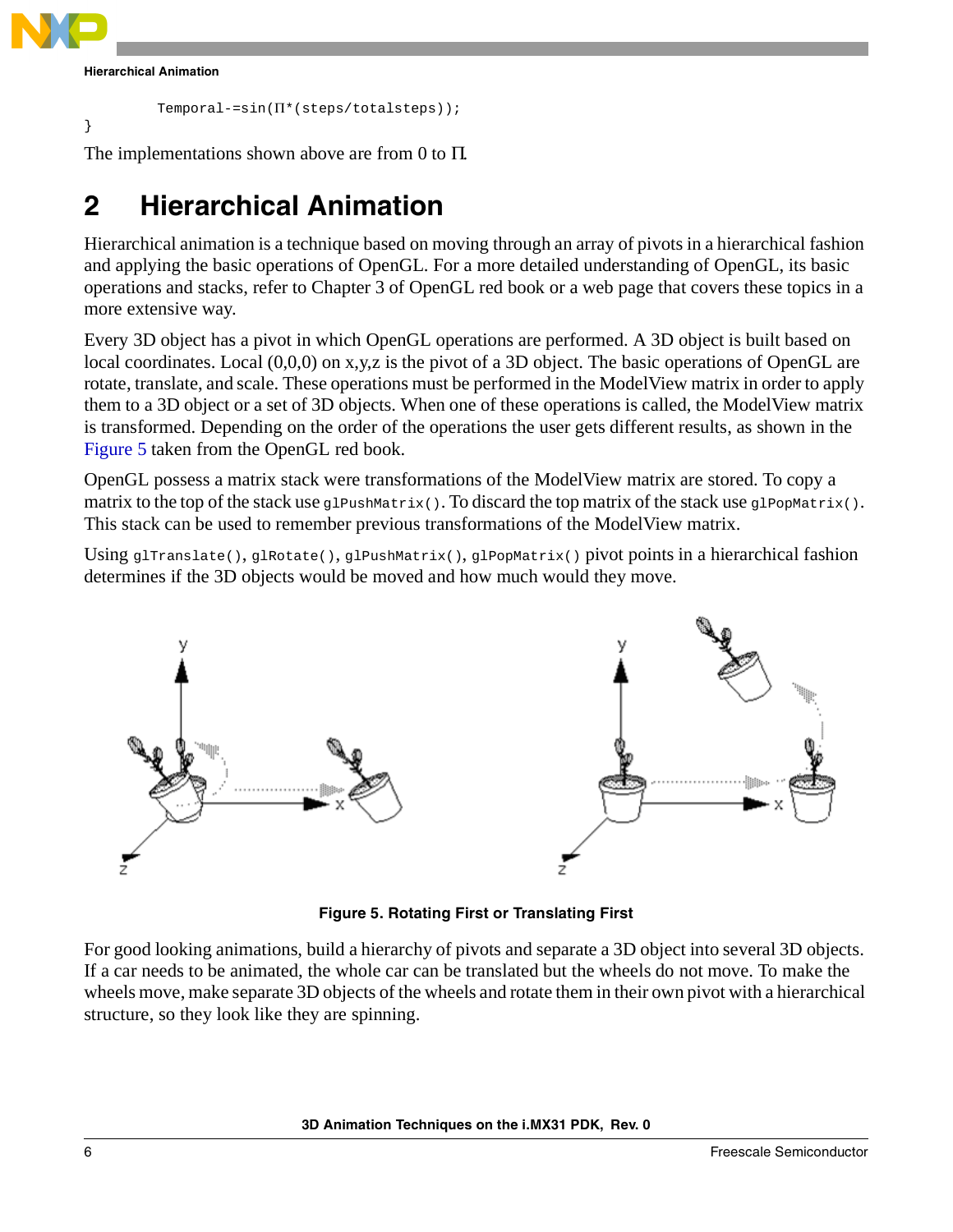

### **2.1 Building a Hierarchical Animation Program**

The following are the steps involved in building of hierarchical animation program:

The requirements are as follows:

- Several 3D Objects that conform a single character to animate as the arm parts shown in [Figure 6](#page-6-0)
- Variables to keep the values of rotation and position of the objects
- OpenGL to paint the 3D objects

The steps for initialization are as follows:

- 1. Load 3D objects.
- 2. Set the variables that control the position of the 3D object so that the **character** is in the initial position.

Build a hierarchy of pivots using glPushMatrix() and glPopMatrix(). Use glTranslate() and glRotate() with the variables mentioned in the requirements.

[Figure 6](#page-6-0) shows how a full arm is built using a hierarchy of pivots.



**Figure 6. Full arm**

<span id="page-6-0"></span>Below, is the pseudocode for the drawing method of a robot arm that enables movement of the whole arm, the forearm, the hand, or the finger. Robotic arm pseudocode is as follows:

```
glPushMatrix();
      glPushMatrix(); //arm position and rotation
          glTranslatef(arm_position);
          glRotatef(arm_Heading);
          glRotatef(arm_Pitching);
          glRotatef(arm_Banking);
```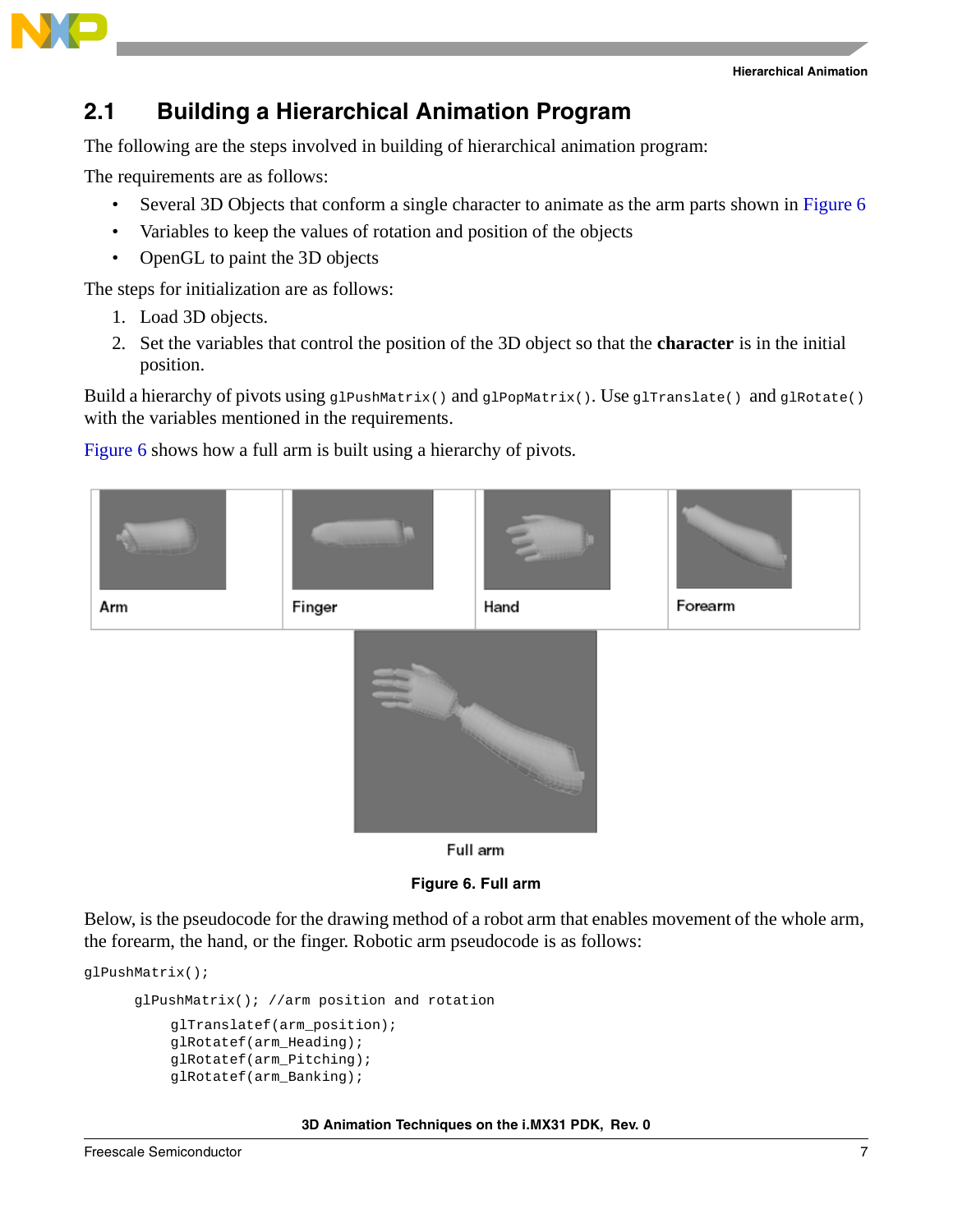**Skeletal Animation**

```
DrawScene(Arm);
          glPushMatrix(); //forearm position and rotation
               glTranslatef(forearm_positon);
               glRotatef(forearm_Pitching);
               glRotatef(forearm_Heading);
               glRotatef(forearm_Banking);
               DrawScene(Forearm);
               glPushMatrix();//hand position and rotation
                   glTranslatef(hand_position);
                   glRotatef(hand_Pitching);
                   glRotatef(hand_Banking);
                   glRotatef(hand_Heading);
                   DrawScene(Hand);
                   glPushMatrix();
                        glTranslatef(finger_position);
                        glRotatef(finger_Heading);
                       DrawScene(&m_indexFinger);
                   glPopMatrix();
               glPopMatix();
          glPopMatix();
      glPopMatix();
glPopMatix();
```
To Trigger the animations, change the value of the variables that control the movement of a part.

### <span id="page-7-0"></span>**3 Skeletal Animation**

Skeletal animation is also called skinning because it emulates the way the skin and muscles react to their attached bones. This technique is used in humaniods, birds, and most vertebrates. It mainly consists of two things: a mesh (object) and a set of bones called skeletons. The mesh is the 3D object (say the body) and the bones are the main control structure.

Each bone is a data structure, it has a translation (x,y,z), rotation (heading, pitch, bank), scale (x,y,z) and a possible parent bone. These bones construct a hierarchy. The complete transform of a child node is the result of its parent's transform. In 3D, this is known as matrix multiplication, or a series of matrices multiplications.

This means that rotating an upper arm bone, rotates the lower arm, hand, and its fingers. Each bone in the skeleton is associated with some portion of the character's visual representation. In the most common case of a polygonal mesh character, the bone is associated with a group of vertices.

In a model of a human being, the thigh bone would be associated with the vertices making up the polygons in the model's thigh. Portions of the character's skin can normally be associated with multiple bones, each one having scaling factors called vertex weights, or blend weights. The movement of skin near the joints of two bones, can therefore be influenced by both bones.

For a polygonal mesh, each vertex can have a blend weight for each bone. To calculate the final position of the vertex, each bone transformation is applied to the vertex position, scaled by its corresponding weight. This algorithm is called matrix palette skinning because the set of bone transformations (stored as transform) form a palette for the skin vertex to choose from.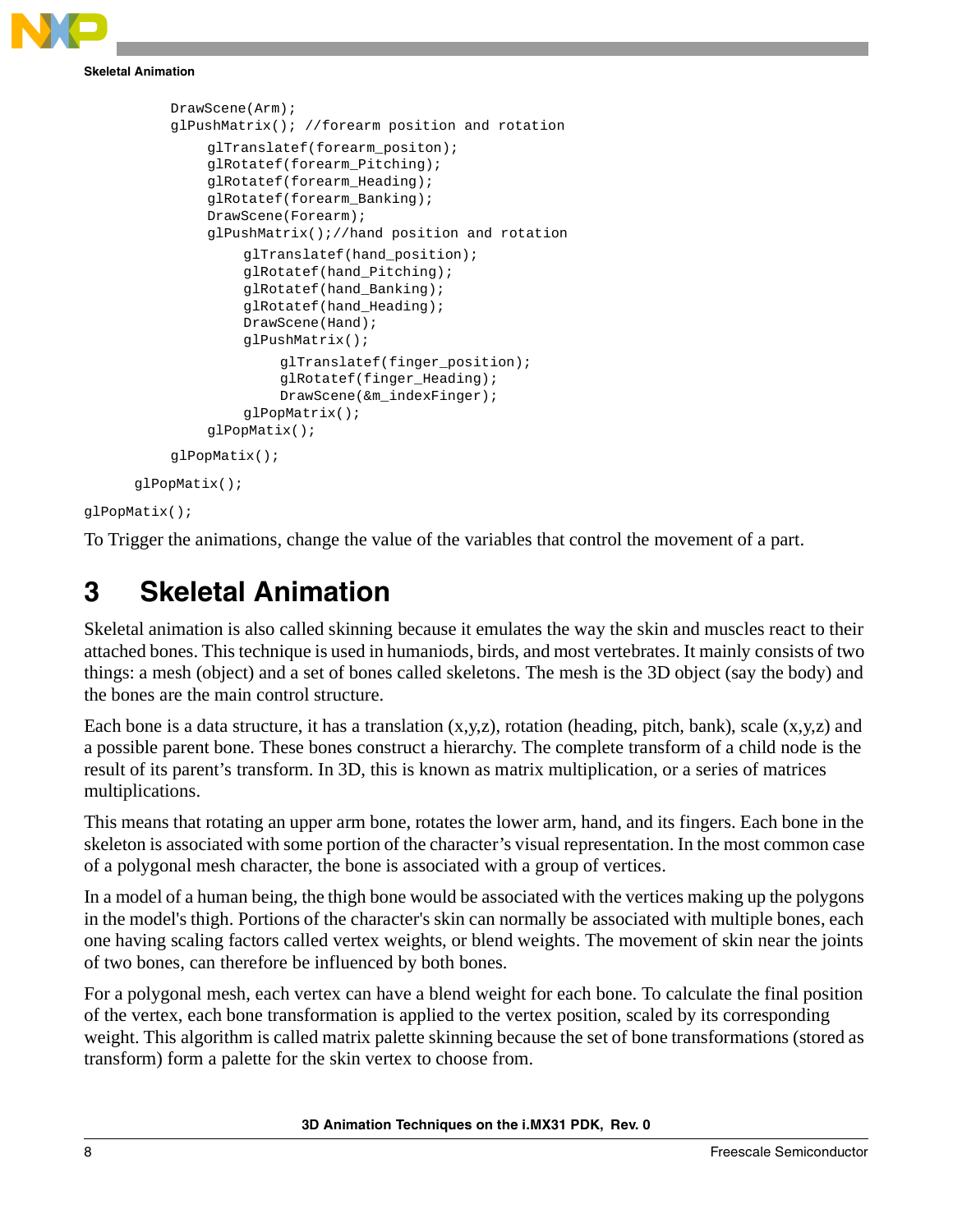



[Figure 7](#page-8-1) shows how a 3D image is developed with the help of skeletons.

**Figure 7. Skeletons**

<span id="page-8-1"></span>[Figure 8](#page-8-0) shows a weight map.



**Figure 8. Weight Maps**

<span id="page-8-0"></span>Nowadays, hardware skinning can be performed both on a general purpose CPU and a more specialized GPU, as available on many graphics cards. The speed of these GPUs increases rapidly and maximum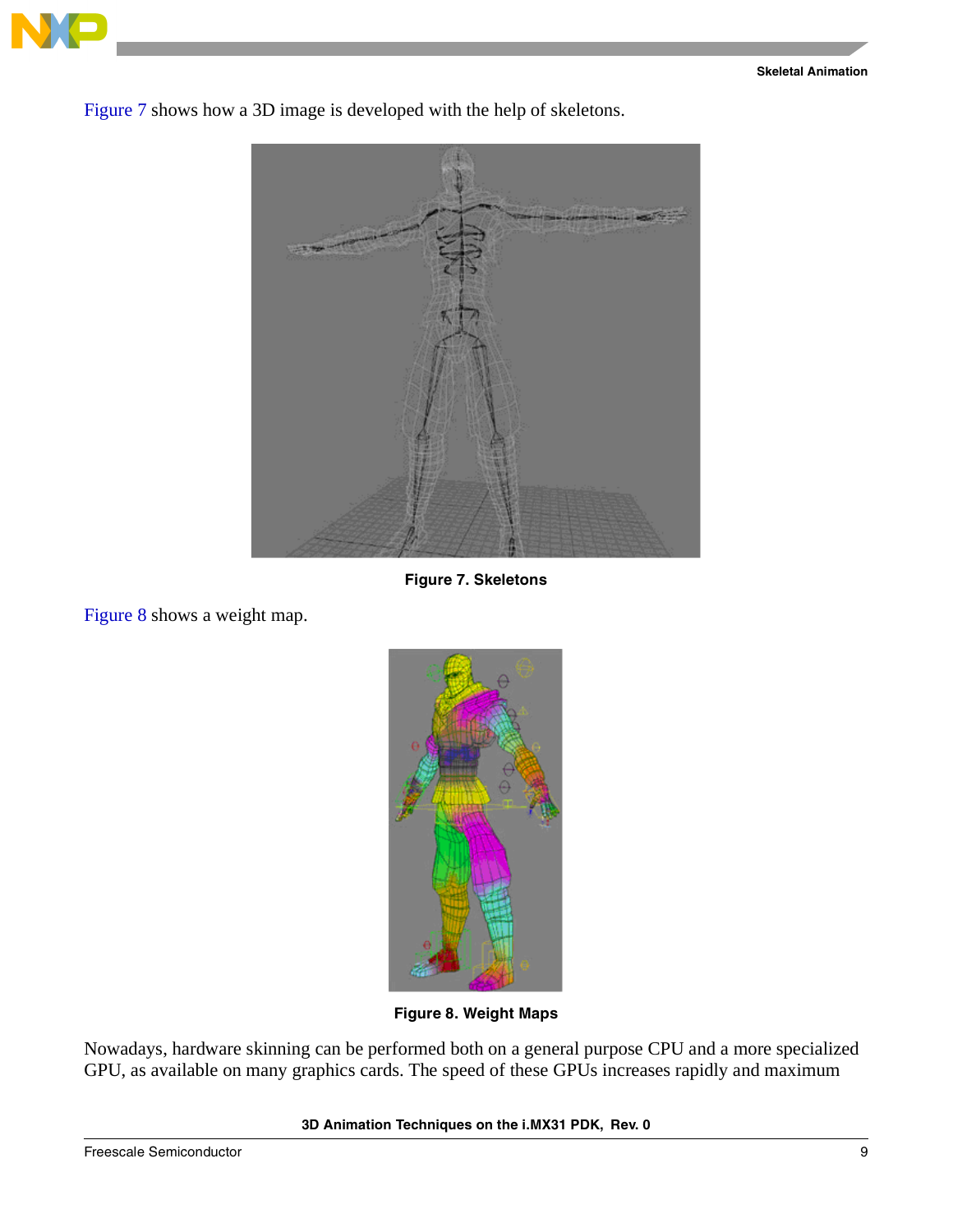

**Skeletal Animation**

parallelism is exploited, which makes skinning on the GPU favorable in many cases. However, for some applications it may be beneficial to perform skinning on the CPU.

Skeletal animation systems are not new and are used in many applications. Nowadays, hardware skeletal animation of meshes can be performed both on the CPU and the GPU. As the number of triangles used to present realistic models increases, skinning can become a time consuming process on both the CPU and GPU. Optimizing the skinning process is essential for many applications and hardware features like specialized instruction sets are often exploited for this purpose.

### **3.1 Matrix Palette Skinning**

Matrix palette skinning animates a mesh where the vertices are transformed using a palette of the matrices that describe the joint transformations of a skeleton. To calculate the position and other properties of each vertex, a selection of the joint matrices are weighed and used to transform a set of base vectors. A vertex of the mesh is described in [Example 1.](#page-9-1)

```
struct Vec4 {
float x, y, z, w; 
}; 
struct Vertex { 
Vec4 position; 
Vec4 normal; 
Vec4 tangent; 
};
```
The vertex uses 4D vectors for the position, normal, and tangent though 3D vectors are sufficient. However, using 4D vectors improves memory alignment and the last component of the 4D vectors could also be used for other purposes. The tangent.w could for instance be used to store a texture polarity sign. The second tangent can then be derived using a cross product between the normal and the tangent where the vector is flipped based on the texture polarity. [Example 2](#page-9-2) describes how the tangents are derived.

### **Example 2. Deriving the Tangents**

```
bitangent.x = tangent.w * ( normal.y * tangent.z - normal.z * tangent.y );
bitangent.y = tangent.w * ( normal.z * tangent.x - normal.x * tangent.z );
bitangent.z = tangent.w * ( normal.x * tangent.y - normal.y * tangent.x );
```
<span id="page-9-0"></span>A single influence or joint weight from the palette is described in [Example 3](#page-9-0) below:

### **Example 3. Joint Weight From the Palette**

```
struct JointWeight {
float weight;
int jointMatOffset;
int nextVertexOffset;
};
```
The weight is the scale factor for the influence. Usually, the weights for all influences for a single vertex add up to one.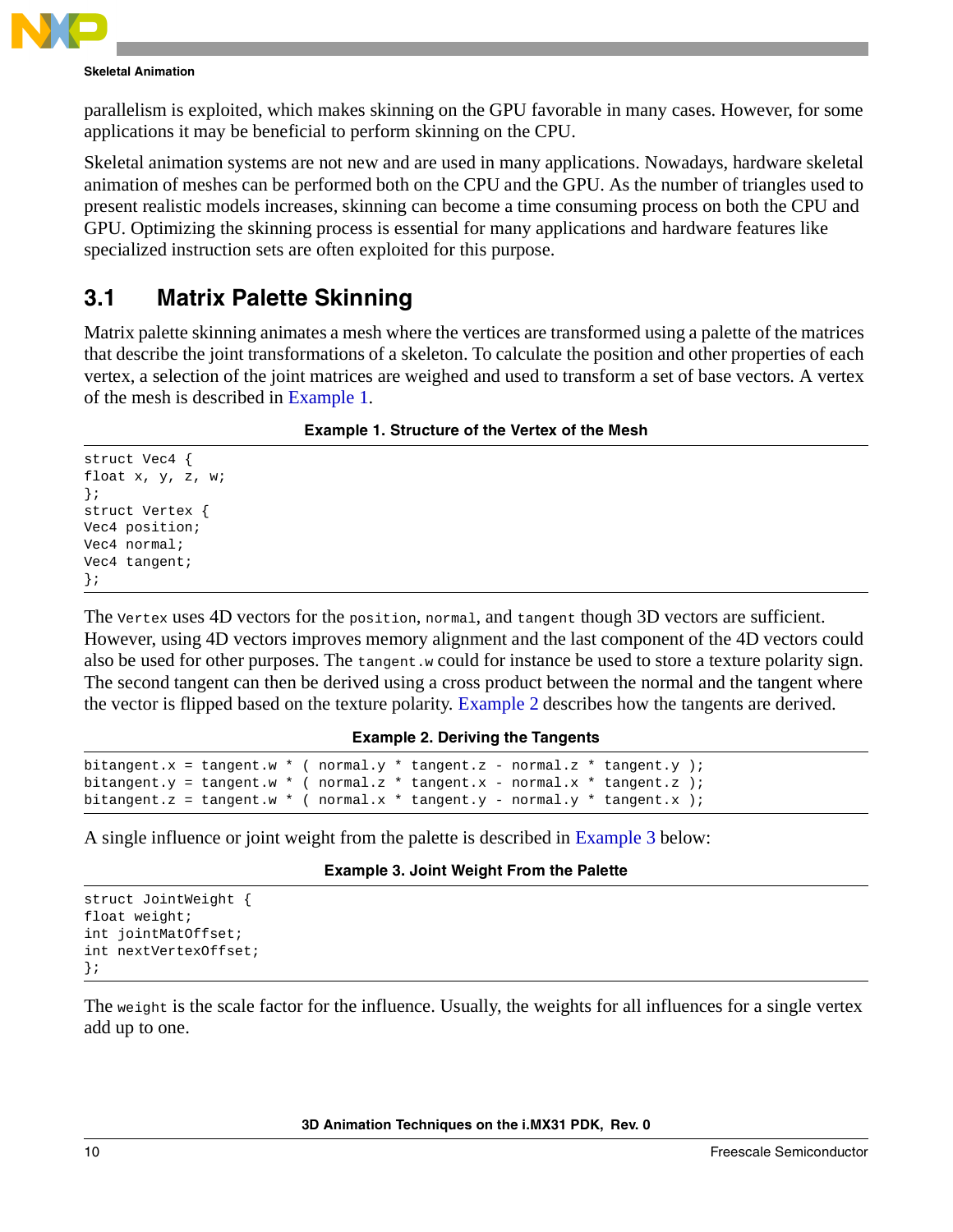



The jointMatOffset is the offset in bytes to the joint matrix associated with the influence. This byte offset can be added directly to the base pointer of an array with all the joint matrices to get the correct matrix for an influence.

The next vertex of f set is the offset in bytes to the first weight for the next vertex and is used to tell when the last joint influence for a vertex has been processed.

The last joint influence is found when this offset equals the size of a  $J$ oint Weight object. The nextVertexOffset also allows easy capping of the number of influences to one influence per vertex which could be used for a very simple approach to LevelOfDetail. This requires the joint influences to be sorted with decreasing weight. Only the first joint influence would be used with an assumed weight of one, and the nextVertexOffset would be used to jump right to the first influence for the next vertex. Some snapping may occur when the number of joint influences changes to a vertex. However, for distant models this may not be or hardly noticeable while decreasing the number of processed influences may improve performance considerably.

The following approach to matrix palette skinning is best used when only vertex positions are needed. This approach can also be used to skin all meshes for shadow volumes while the visible mesh is skinned on the GPU with normals and tangents. For some applications this may be the perfect trade between using the CPU and the GPU.

For this approach a set of base vectors are stored relative to the joints that transform them. If a vertex is influenced by more than one joint, multiple base vectors are stored, one for each joint with its weighting. Each base vector is multiplied by its associated weight and transformed with the appropriate joint matrix. The pseudocode in [Example 4](#page-10-0) shows how one vertex is transformed in this manner.

### **Example 4. Transforming One Vertex with its Base and Weight**

```
position = matrix0 * base0 * weight0;
position += matrix1 * base1 * weight1; 
position += matrix2 * base2 * weight2;
```
The base? and weight? variables are the base vectors and weights for each influence. The matrix? variables are the joint matrices associated with the influences.

Since both, a base vector and a weight, are stored for every influence, the base vectors can be premultiplied with the weights. This eliminates several multiplications from the real-time skinning process. The pseudocode in [Example 5](#page-10-1) shows the transformation of one vertex with the weighted base vectors.

#### **Example 5. Transforming one Vertex with the Weighted Base Vectors**

```
position = matrix0 * weightedBase0;
position += matrix1 * weightedBase1; 
position += matrix2 * weightedBase2;
```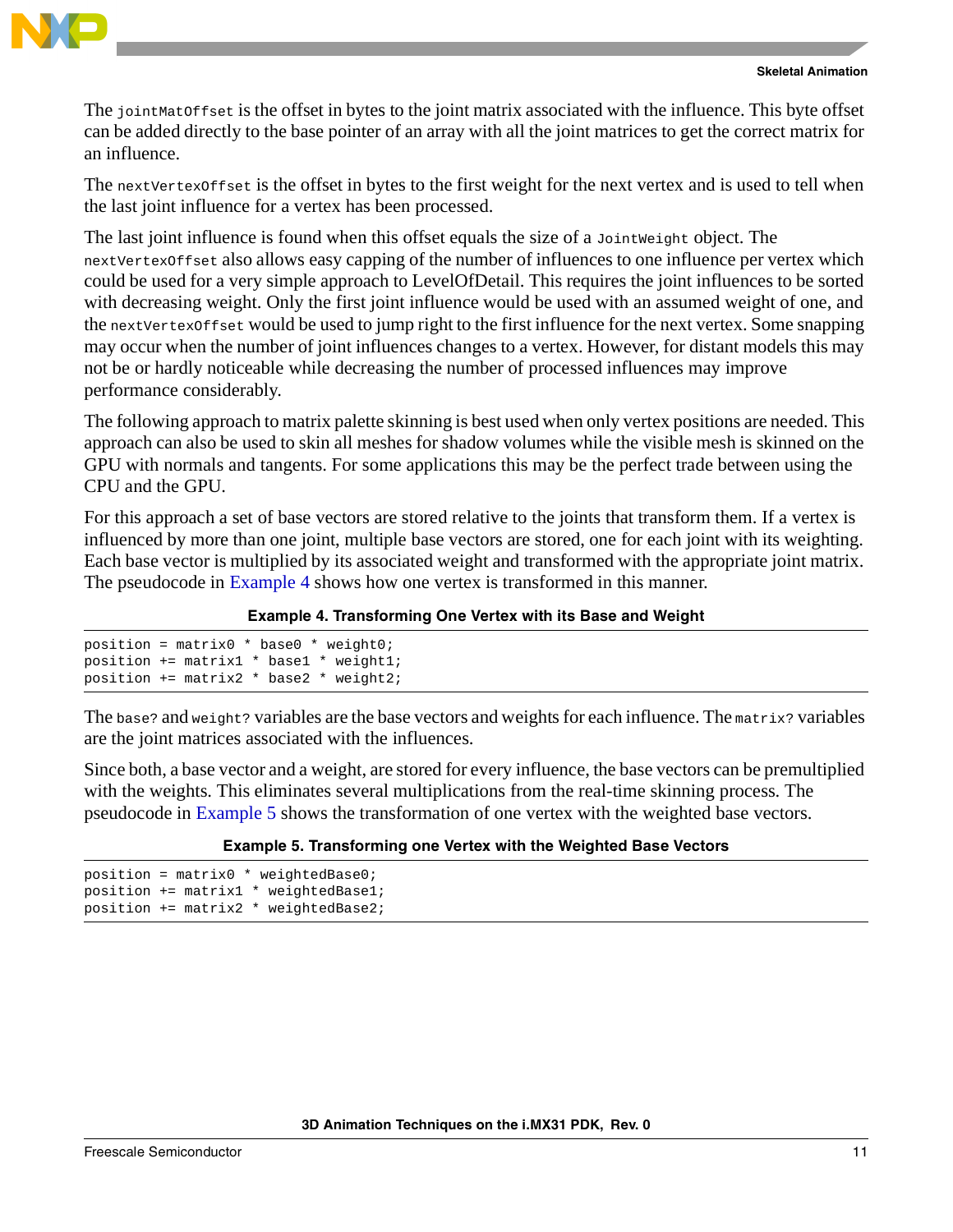

#### **Comparison of Animation Techniques**

<span id="page-11-1"></span>[Example 6](#page-11-1) shows the C/C++ code to complete the skinning routine.

```
Example 6. C/C++ Code to Complete Skinning Routine
```

```
void MulMatVec( Vec4 &result, const JointMat &m, const Vec4 &v ) const { 
result.x = m.mat[0 * 4 + 0] * v.x + m.mat[0 * 4 + 1] * v.y + m.mat[0 * 4 + 2] * v.z + m.mat[0* 4 + 3 * v.w;
result.y = m.mat[1 * 4 + 0] * v.x + m.mat[1 * 4 + 1] * v.y + m.mat[1 * 4 + 2] * v.z + m.mat[1* 4 + 3] * v.w;result.z = m.mat[2 * 4 + 0] * v.x + m.mat[2 * 4 + 1] * v.y + m.mat[2 * 4 + 2] * v.z + m.mat[2* 4 + 3] * v.wi}
void MadMatVec( Vec4 &result, const JointMat &m, const Vec4 &v ) const { 
result.x += m.mat[0 * 4 + 0] * v.x + m.mat[0 * 4 + 1] * v.y + m.mat[0 * 4 + 2] * v.z + m.mat[0* 4 + 3 * v.w;
result.y += m.mat[1 * 4 + 0] * v.x + m.mat[1 * 4 + 1] * v.y + m.mat[1 * 4 + 2] * v.z + m.mat[1
* 4 + 3] * v.w;
result.z += m.mat[2 * 4 + 0] * v.x + m.mat[2 * 4 + 1] * v.y + m.mat[2 * 4 + 2] * v.z + m.mat[2* 4 + 3] * v.wi}
void TransformVerts( Vertex *verts, const int numVerts, const JointMat *joints, const Vec4
*base, const JointWeight *weights, int numWeights ) { 
int i, j; 
const byte *jointsPtr = (byte *joints)for( j = 0, i = 0; i < numVerts; i++, j++ ) {
idVec4 v; 
MulMatVec( v, ( *(JointMat *) ( jointsPtr + weights[j].jointMatOffset ) ), base[j] ); 
while( weights[j].nextVertexOffset != sizeof( JointWeight ) ) { 
j++;MadMatVec( v, ( *(JointMat *) ( jointsPtr + weights[j].jointMatOffset ) ), base[j] );
}
verts[i].position.x = v.x; 
verts[i].position.y = v.y; 
verts[i].position.z = v.z; 
}
```
### <span id="page-11-0"></span>**4 Comparison of Animation Techniques**

The following are the parameters used for comparing the animation techniques:

- Control and Constraints
	- Morphing offers more control since it works on a per vertex basis.
	- Skeletal has the constraints of bones.
	- Hierarchical has the constraints of pivots.
	- Therefore, morphing is a good option with regard to controls and constraints.
- Processing Time
	- Morphing is the most time consuming since every vertex position has to be calculated.

}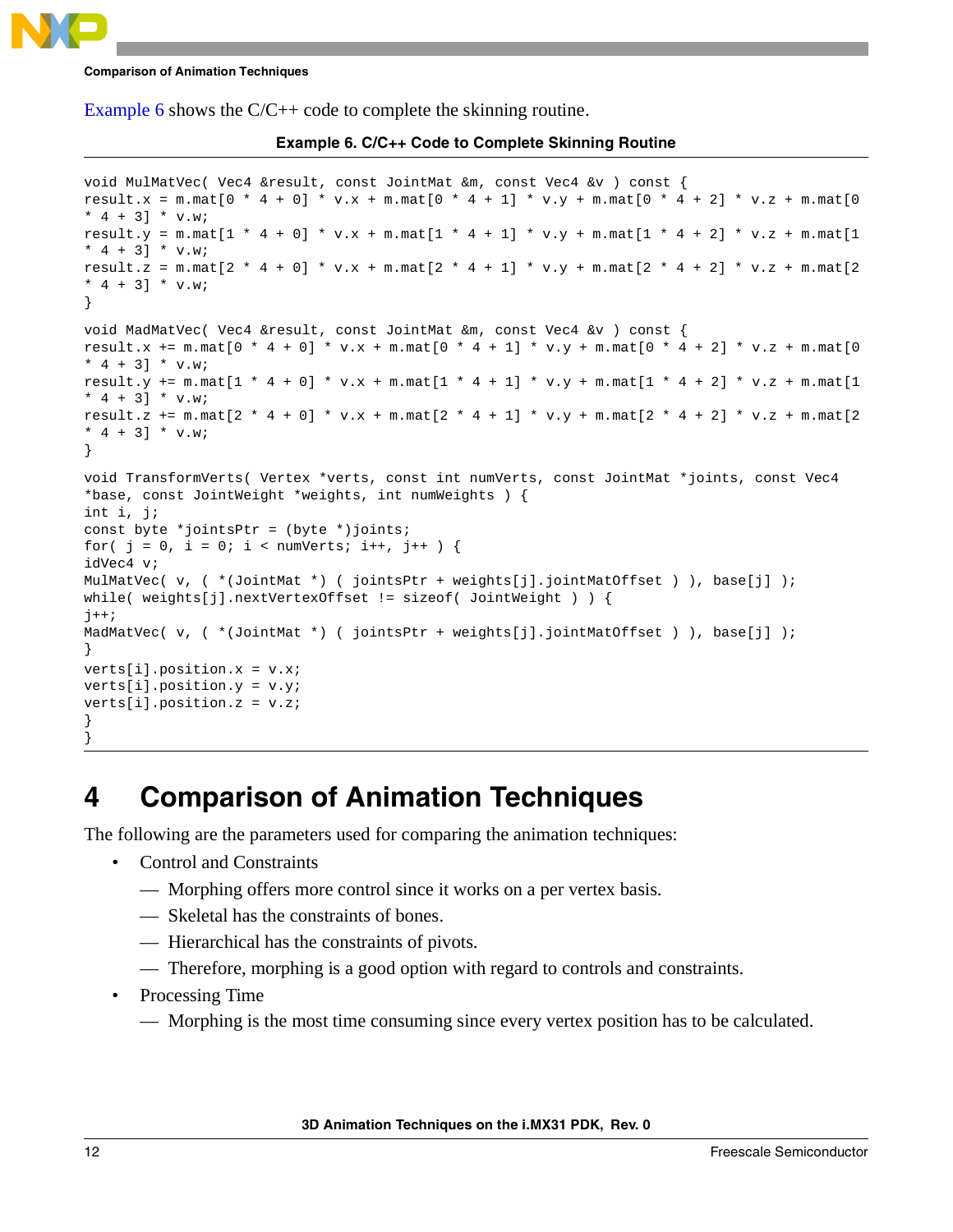



- Skeletal animation can be very time consuming and difficult to process. However, it can be optimized in many ways and many times hardware support is available for this technique (not in i.MX31).
- Hierarchical animation is very efficient in terms of processing since it uses OpenGL basic operations.
- Therefore, hierarchical is a good option with regard to processing time.
- Better Looks
	- Doing complex facial expressions using skeletal animation would be very odd looking. Also, coding facial expression using hierarchical animation would be very complex.
	- As mentioned before, morphing is used for animation of clothes, skin, face, and non-solid bodies. This is because modeling and animating something non solid with bones is difficult and in most cases odd looking. The same thing applies to hierarchical animation.
	- Skeletal animation is used for characters and highly solid objects, organic stuff or things with skin-like surface.
	- Hierarchical animation may be used for things with more solid linear movement like a robot.
	- Therefore, both morphing and skeletal are good options with regard to looks of an animation.
- **Memory** 
	- In terms of memory, almost always morphing takes more space because of the number of key frames that have to be stored for the animation. For example, 20 key frames are required for a model with 4,000 vertices. This means 80,000 vertices have to be stored in the program.
	- Skeletal animation takes a considerable amount of memory depending on the number of bones and the weight maps. Based on this, the number of matrices and their sizes may increase.
	- Hierarchical animation takes no more than a few global variables for control of the positions.
	- Therefore, hierarchical is a good option with regard to memory.
- Coding Difficulty
	- Hierarchical is the easiest to program as shown in the pseudocode in [Section 2, "Hierarchical](#page-5-0)  [Animation](#page-5-0)."
	- Morphing is fairly easy to code unless the user wants to make very detailed interpolations in the vertex information.
	- Skeletal is the most difficult to code and requires a more experienced programer to implement it.
	- Therefore, hierarchical is a good option with regard to the level of difficulty in coding.

### <span id="page-12-0"></span>**5 Conclusion**

There is no single best animation technique. All depends on how good the animation must look and the resources available. For the best looking animation, combine skeletal and morphing animation depending on the kind of object to be animated (solid or non-solid).

Implementing skeletal and using morphing to take care of small details slows down the development of the project. Also, implementing skeletal with a few resources and no hardware support may end up being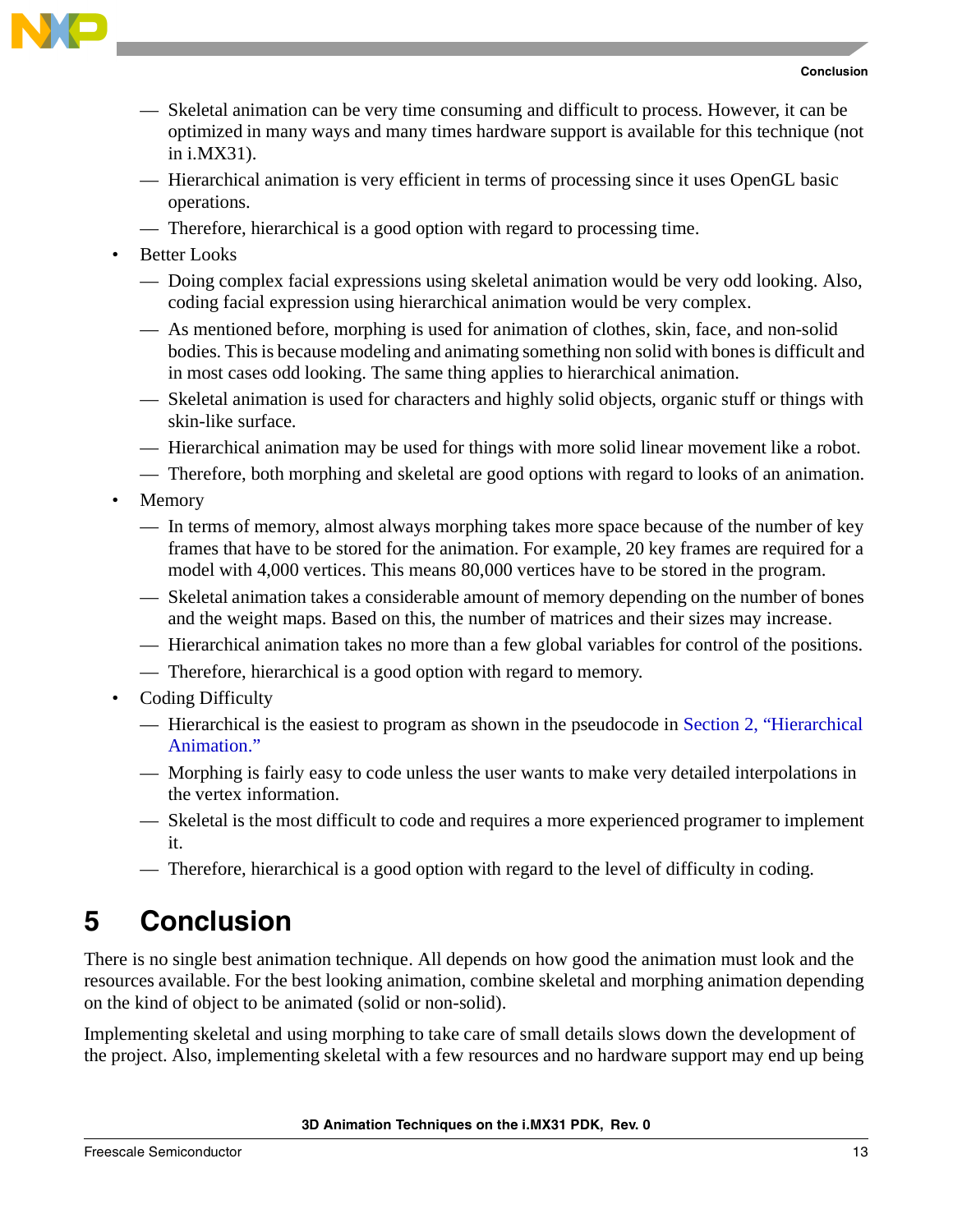

**Revision History**

too slow or even impossible to implement. A combination of morphing and less memory results in the user using less than the key frames needed. The animation may look bad or simply run out of memory.

In conclusion, use hierarchical as a low cost resource keeping in mind its limitations in looks and advantages in memory and processing. Do not use this technique if there is enough time and resources.

### <span id="page-13-0"></span>**6 Revision History**

<span id="page-13-1"></span>[Table 1](#page-13-1) provides a revision history for this application note.

### **Table 1. Document Revision History**

| Rev.<br><b>Number</b> | Date    | <b>Substantive Change(s)</b> |
|-----------------------|---------|------------------------------|
| 0                     | 01/2010 | Initial Release              |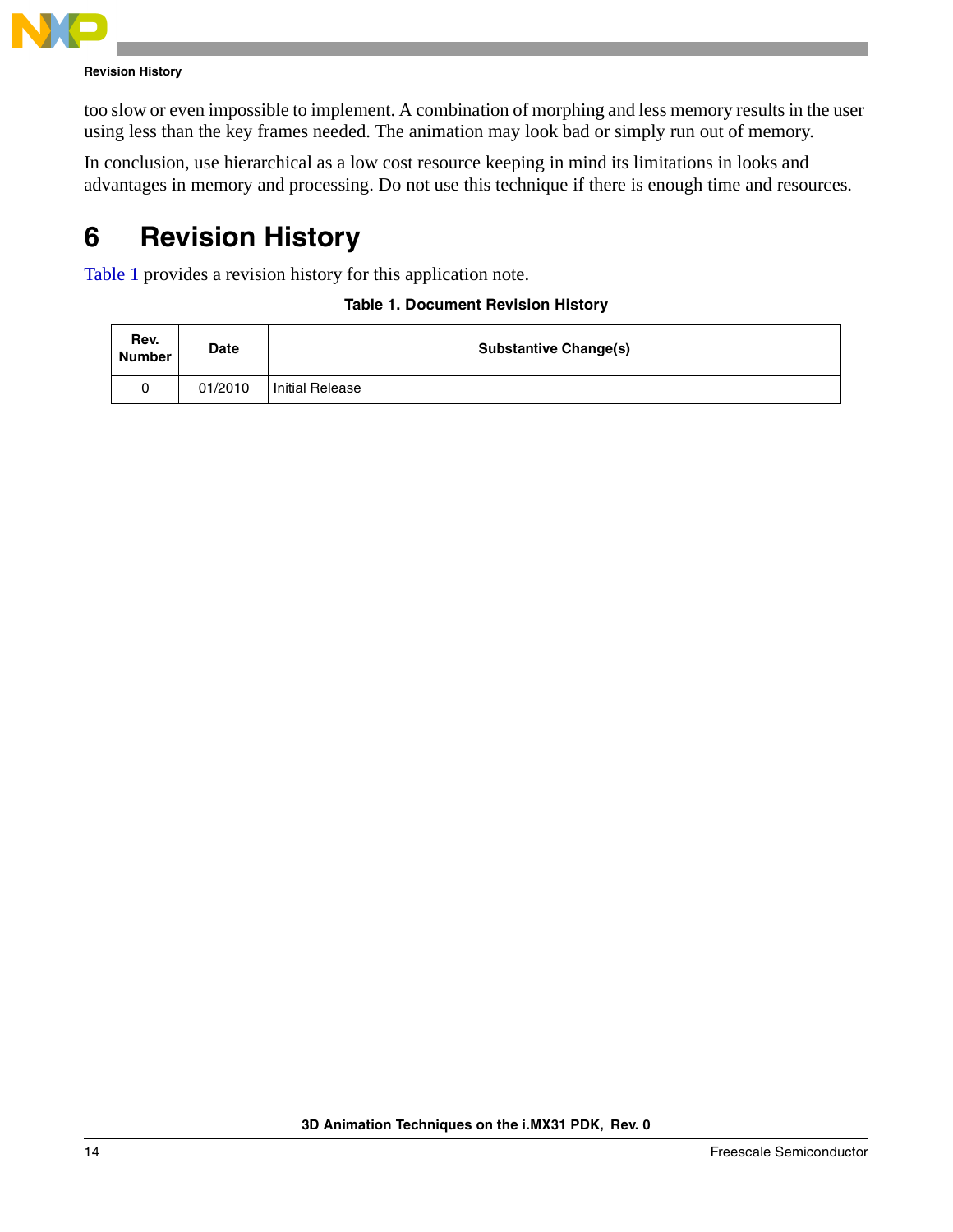

 $\overline{\phantom{a}}$ 

### **THIS PAGE INTENTIONALLY LEFT BLANK**